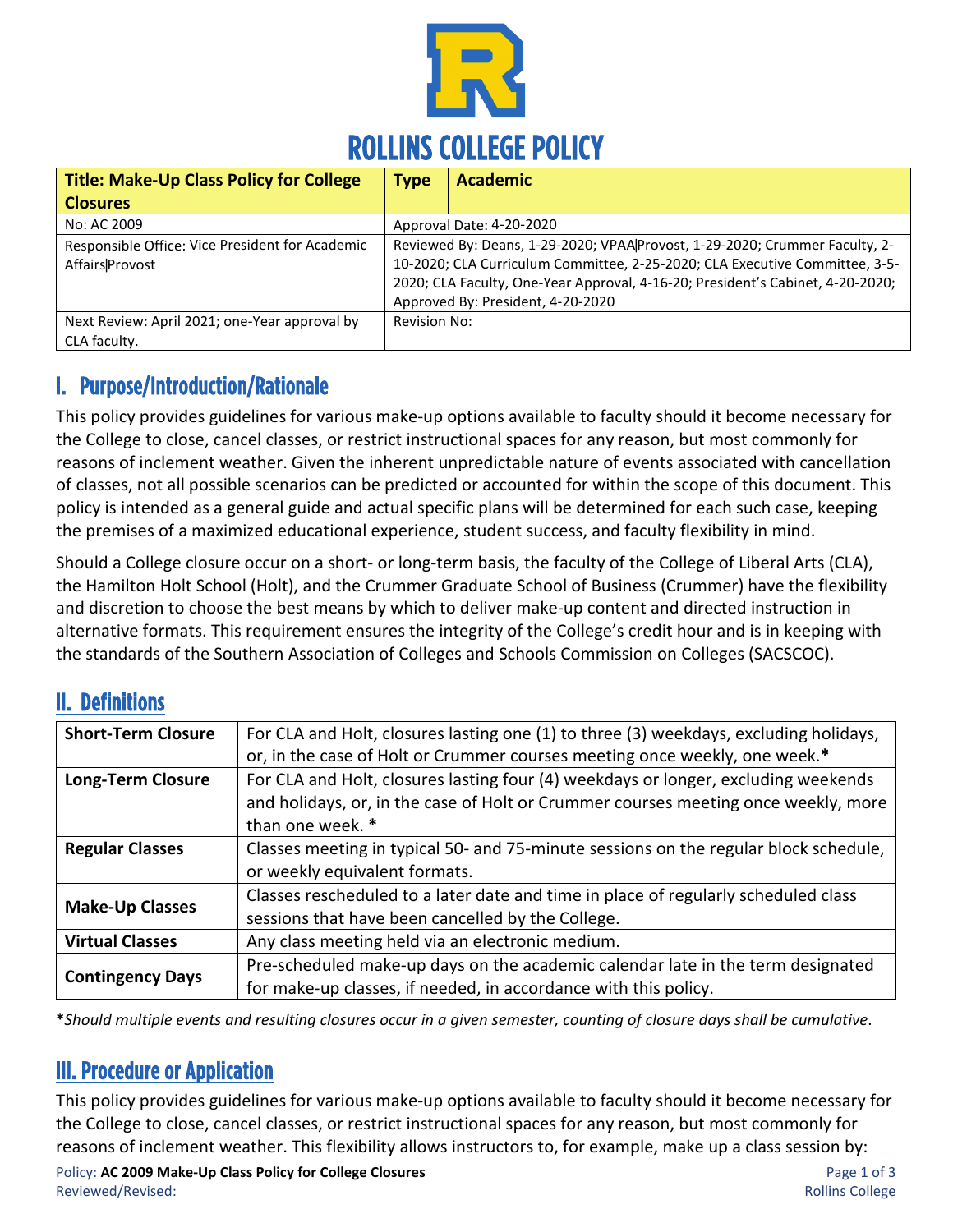designing and administering an out-of-class assignment covering missed course content that provides the equivalent of the lost class time; arranging virtual class sessions; having individual meetings with students; or revising syllabi to cover missed content in remaining class sessions.

**General Guidelines**. Instructors wishing to offer face-to-face or virtual make-up class sessions are responsible for notifying students in a timely manner. Student participation in make-up class sessions is strongly recommended and faculty are permitted to apply attendance policies stated in course syllabi to make-up sessions. Faculty members are asked to recognize and be sensitive to students' work, family, and other obligations when planning make-up work and classes. The College's Endeavor Foundation Center for Faculty Development and Office of Instructional Design and Technology provide resources for faculty in these occasions (se[e Section V. Supplemental Materials,](#page-2-0) below). *Note: Revised syllabi should be filed with the appropriate Dean's Office.*

**Notification**. Within 48 hours of notification of reopening from closure, as communicated by the College's Emergency Operations Team, the appropriate Academic Dean will contact all faculty within their program to communicate the College's reopening plans, needs for make-up coursework, or implementation of prescheduled Contingency Days and a make-up class schedule. Similar notifications will be made to students and families following the procedures outlined in the College's Emergency Operations Plan, available in FoxLink or from the College's Office of Campus Safety.

**Short-Term Closures**: For CLA and Holt, if classes are cancelled for one (1) to three (3) weekdays, excluding holidays, or, in the case of Holt or Crummer courses meeting once weekly, one week since each course meets for one three-hour session each week, faculty with courses affected by the closure will review all courses to determine those that fall short of minimum instructional time. Faculty will then make use of alternative assignments, other strategies for integrating online tools, or syllabus modifications to cover missed content.

**Long-Term Closures**: For CLA and Holt programs, if classes are cancelled for four (4) or more weekdays, excluding holidays, or, in the case of Holt or Crummer courses meeting once weekly, more than one week, faculty may continue to use alternative forms of delivery, but these methods and/or reworking course syllabi may not be workable options. In situations when alternative forms of delivery are not workable options, the College has established pre-scheduled Contingency Days in the fall semester academic calendar and will make necessary adjustments to spring or summer term academic calendars, if the need arises. For Crummer, if alternative forms of delivery are not workable options to adequately compensate for cancelled classes, classes may be held during the project period in the respective semester.

**Contingency Days**. Pre-scheduled make-up days, Contingency Days, will be established in the fall semester academic calendars for all programs. Should it become necessary for the College to implement a make-up class schedule, it will be held during these pre-scheduled Contingency Days, or, in the case of Crummer, during the project period. The make-up schedule is intended to avoid class scheduling conflicts for students and to assure that the assigned classroom space is available. If it is determined that the college will utilize the scheduled contingency days, instructors must follow the make-up class schedule as published. College Deans will review options for the timing and specifics of the make-up schedule with the Registrar, Chair of CLA Curriculum Committee, CLA Faculty President, Crummer Associate Dean for Academics, and VPAA | Provost. The approved schedule will be announced within one week after the last day of cancelled classes triggering the make-up schedule. If course content has been covered utilizing instructional technology or other means, classes might not be required to meet on the make-up dates.

**Extraordinary Circumstances**. The Office of the Vice President for Academic Affairs|Provost, in consultation with the President's Cabinet and President, may adjust this policy as required by unforeseen and specific circumstances. Should classes be cancelled for an extraordinary number of days, holding make-up class sessions may be required, and students may be required to attend some or all make-up sessions. Faculty are permitted to apply attendance policies stated in course syllabi to make-up sessions.